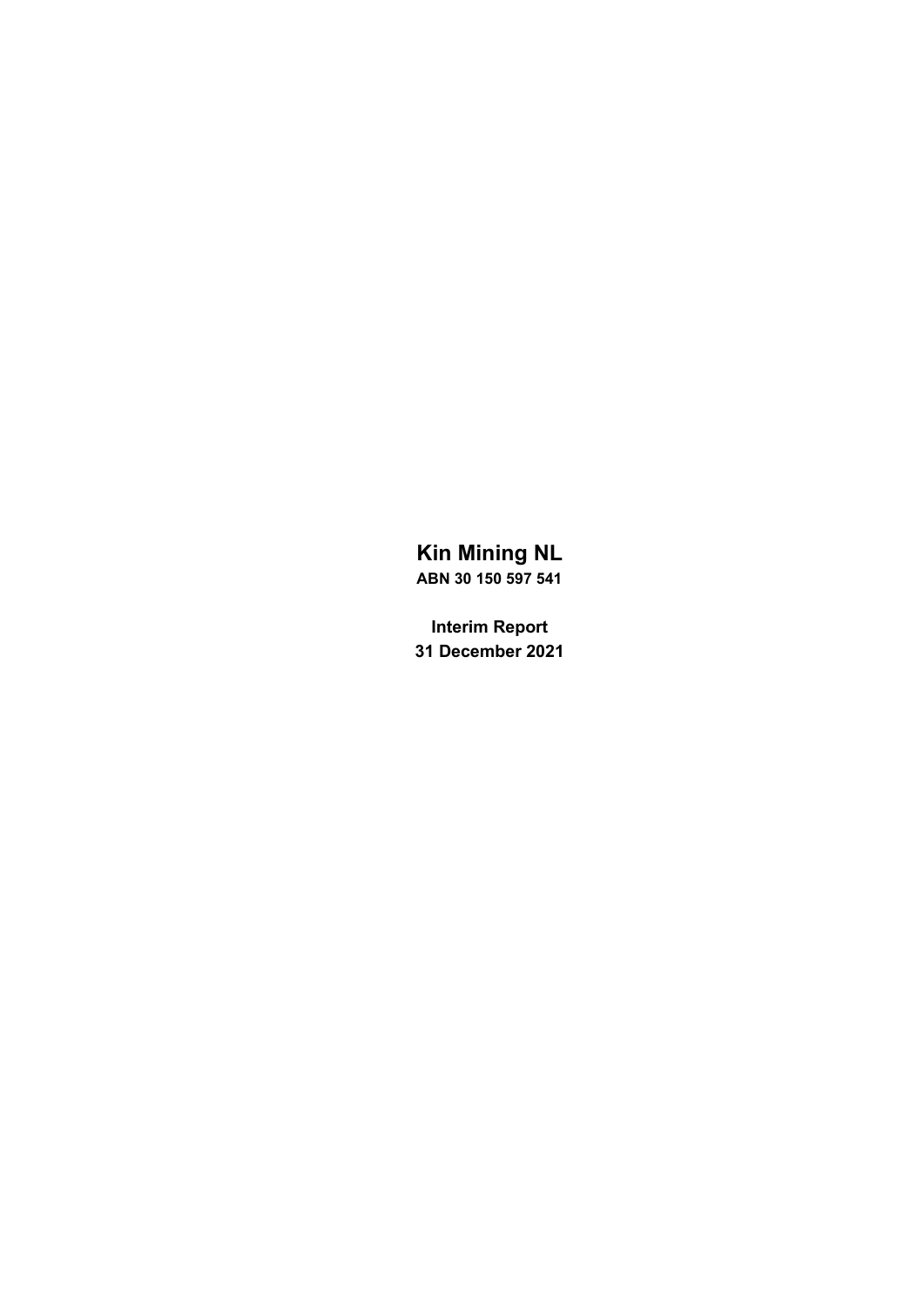## **CONTENTS**

|                                                                                   | Page |
|-----------------------------------------------------------------------------------|------|
| Directors' Report                                                                 | 3    |
| Auditor's Independence Declaration                                                | 6    |
| Condensed Consolidated Statement of Profit or Loss and Other Comprehensive Income | 7    |
| <b>Condensed Consolidated Statement of Financial Position</b>                     | 8    |
| Condensed Consolidated Statement of Changes in Equity                             | 9    |
| <b>Condensed Consolidated Statement of Cash Flows</b>                             | 10   |
| Notes to the Condensed Consolidated Financial Statements                          | 11   |
| Directors' Declaration                                                            | 17   |
| Independent Auditor's Review Report                                               | 18   |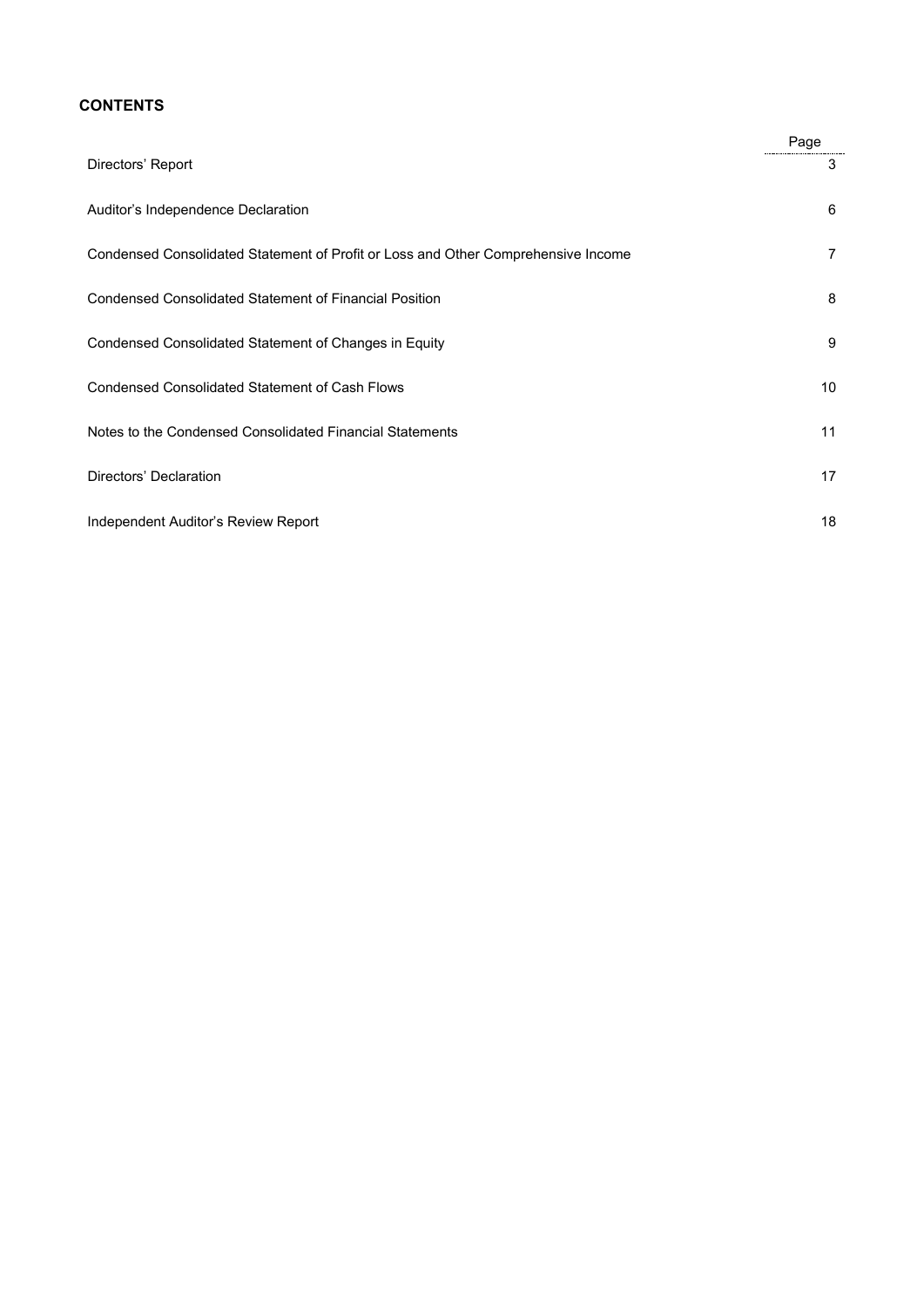## **CORPORATE INFORMATION**

## **ABN 30 150 597 541**

### **Directors**

Giuseppe (Joe) Paolo Graziano Andrew Munckton Brian Dawes Hansjoerg Plaggemars Nicholas Anderson

**Company Secretary** 

Stephen Jones

## **Registered office**

First Floor 342 Scarborough Beach Road OSBORNE PARK WA 6017

### **Principal place of business**

First Floor 342 Scarborough Beach Road OSBORNE PARK WA 6017 Tel: (08) 9242 2227

### **Share register**

Advanced Share Registry Services PO Box 1156 NEDLANDS WA 6909 Tel: (08) 9389 8033

### **Solicitors**

Dominion Legal 104 Edward Street PERTH WA 6000

### **Auditors**

HLB Mann Judd (WA Partnership) Level 4, 130 Stirling Street Perth WA 6000

### **Securities Exchange Listing**

Kin Mining NL shares are listed on the Australian Securities Exchange (ASX: KIN)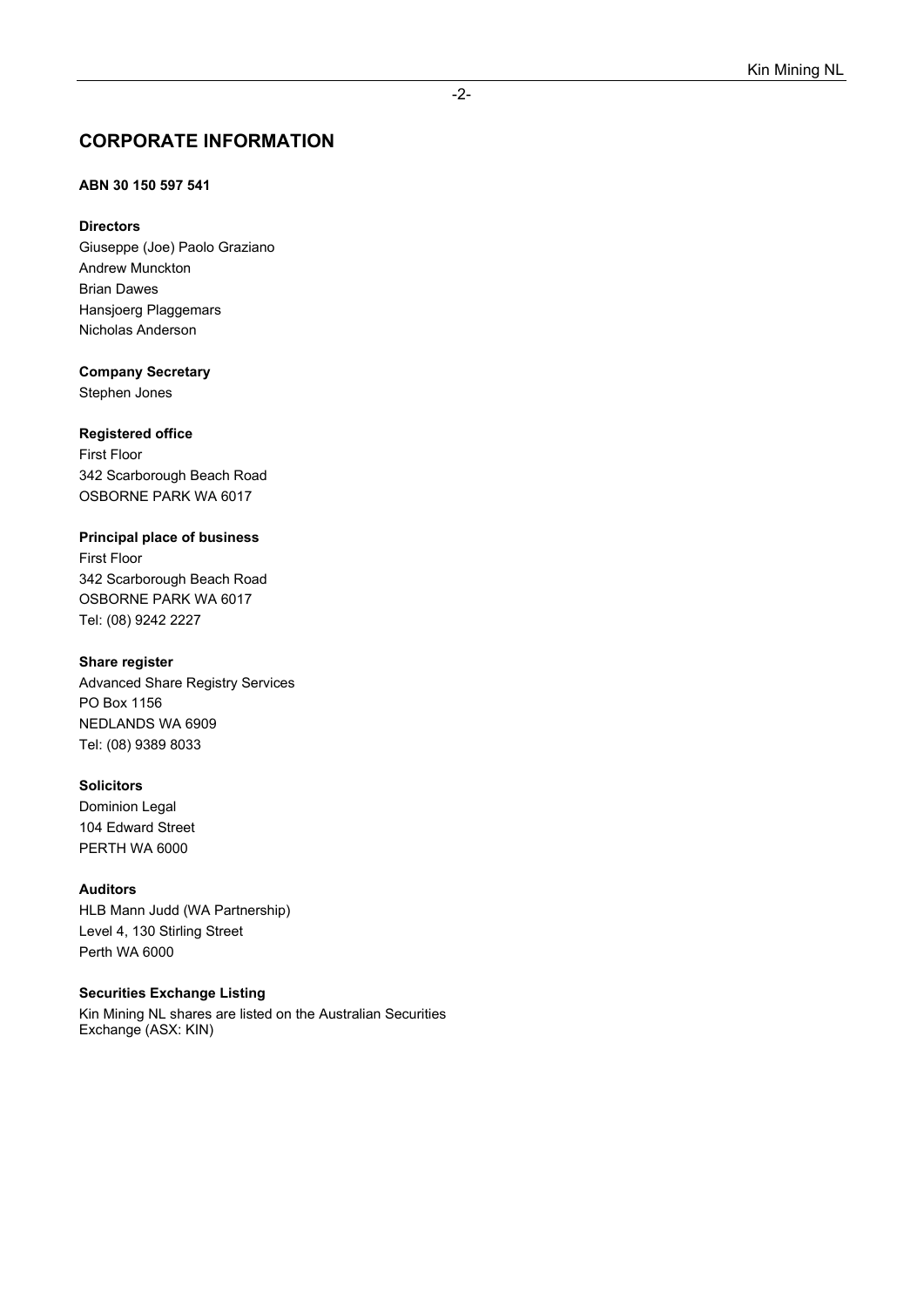### **DIRECTORS' REPORT**

Your Directors' submit the financial report of the Group consisting of Kin Mining NL ("the Company") and its wholly-owned subsidiaries, for the half-year ended 31 December 2021. In order to comply with the provisions of the Corporations Act 2001, the Directors report as follows:

#### **Directors**

The names of Directors who held office during or since the end of the interim period and until the date of this report are noted below. Directors were in office for the entire period unless otherwise stated.

| Giuseppe (Joe) Paolo Graziano | Non-executive Chairman   |
|-------------------------------|--------------------------|
| Andrew Munckton               | <b>Managing Director</b> |
| <b>Brian Dawes</b>            | Non-executive Director   |
| Hansjoerg Plaggemars          | Non-executive Director   |
| Nicholas Anderson             | Non-executive Director   |

#### **Review of Operations**

The half-year to 31 December 2021has been an active and positive period where the Company continued to make excellent progress with its exploration-driven strategy aimed at growing the resource inventory and making new discoveries at the Company's flagship 100%-owned Cardinia Gold Project (CGP or the Project) in Western Australia (Figure 1).

We were pleased to announce an updated Mineral Resource Estimate for the rapidly-emerging Cardinia Hill deposit of 106,000 ounces, with drilling delivering an additional 45,000 ounces of contained gold at Cardinia Hill.

Other positive drilling results were received across a range of activity areas including:

Mt Flora - air-core drilling.

- $\circ$  8m at 3.75g/t Au from 32m (MF21AC710)<br> $\circ$  16m at 1.16g/t Au from 24m (MF21AC715
- $\circ$  16m at 1.16g/t Au from 24m (MF21AC715)<br> $\circ$  4m at 4.34g/t Au from 12m (MF21AC760)
- $\circ$  4m at 4.34g/t Au from 12m (MF21AC760)<br> $\circ$  4m at 1.30g/t Au from 24m (MF21AC719)
- o 4m at 1.30g/t Au from 24m (MF21AC719)

Mt Flora - diamond drilling to test the deeper primary zone in MF21DD001.

- $\circ$  5.3m at 6.49g/t Au including 2.6m at 8.84g/t Au from 188.3m; and  $\circ$  8.1m at 2.58g/t Au including 4.0m at 4.80g/t Au from 54.0m
- o 8.1m at 2.58g/t Au including 4.0m at 4.80g/t Au from 54.0m
- o The intercept of 5.3m at 6.49g/t Au including 2.6m at 8.84g/t Au from 188.3m is interpreted to be the down-dip extension of previously reported high-grade air-core results:
	- 22m at 8.96g/t Au (MF21AC522); and
	- 8m at 2.79g/t Au (MF21AC525)
- $\circ$  The intercept of 8.1m at 2.58g/t Au including 4.0m at 4.80g/t Au from 54.0m represents a new mineralised position in an area previously untested by drilling – indicating the potential for multiple parallel mineralised lodes.
- o Results from a follow-up 25-hole (3,169m) RC drilling program completed in November ae still awaited.

Rangoon - new zones of high-grade gold mineralisation.

- o 3m at 21.1g/t Au from 98m (RN21RC093)
- 3m at 8.40g/t Au from 106m (RN21DD081)

Eagle-Crow - strong results from RC drilling.<br>17m at 3.78q/t Au from 43m (CW21

- 
- $\circ$  17m at 3.78g/t Au from 43m (CW21RC013)<br> $\circ$  6m at 4.19g/t Au from 13m (CW21RC011)
- $\circ$  6m at 4.19g/t Au from 13m (CW21RC011)<br> $\circ$  3m at 2.03g/t Au from 29m (CW21RC006) 3m at 2.03g/t Au from 29m (CW21RC006)
- o 5m at 3.10g/t Au from 55m (EG21RC446)

Pegasus - numerous ore grade intersections outlined over an area 800m long and up to 100m wide.

- o 4m at 10.1g/t Au from 24m (PG21AC144)
- o 8m at 3.08g/t Au from 8m (PG21AC224)
- o 4m at 1.61g/t Au from 20m (PG21AC285)
- o 4m at 2.25g/t Au from 32m (PG21AC290)
- o 12m at 0.70g/t Au from 4m (PG21AC138)

We are encouraged as these ongoing drilling programs continue to highlight the potential to host a significant long-term gold mining operation from the Company's tenure.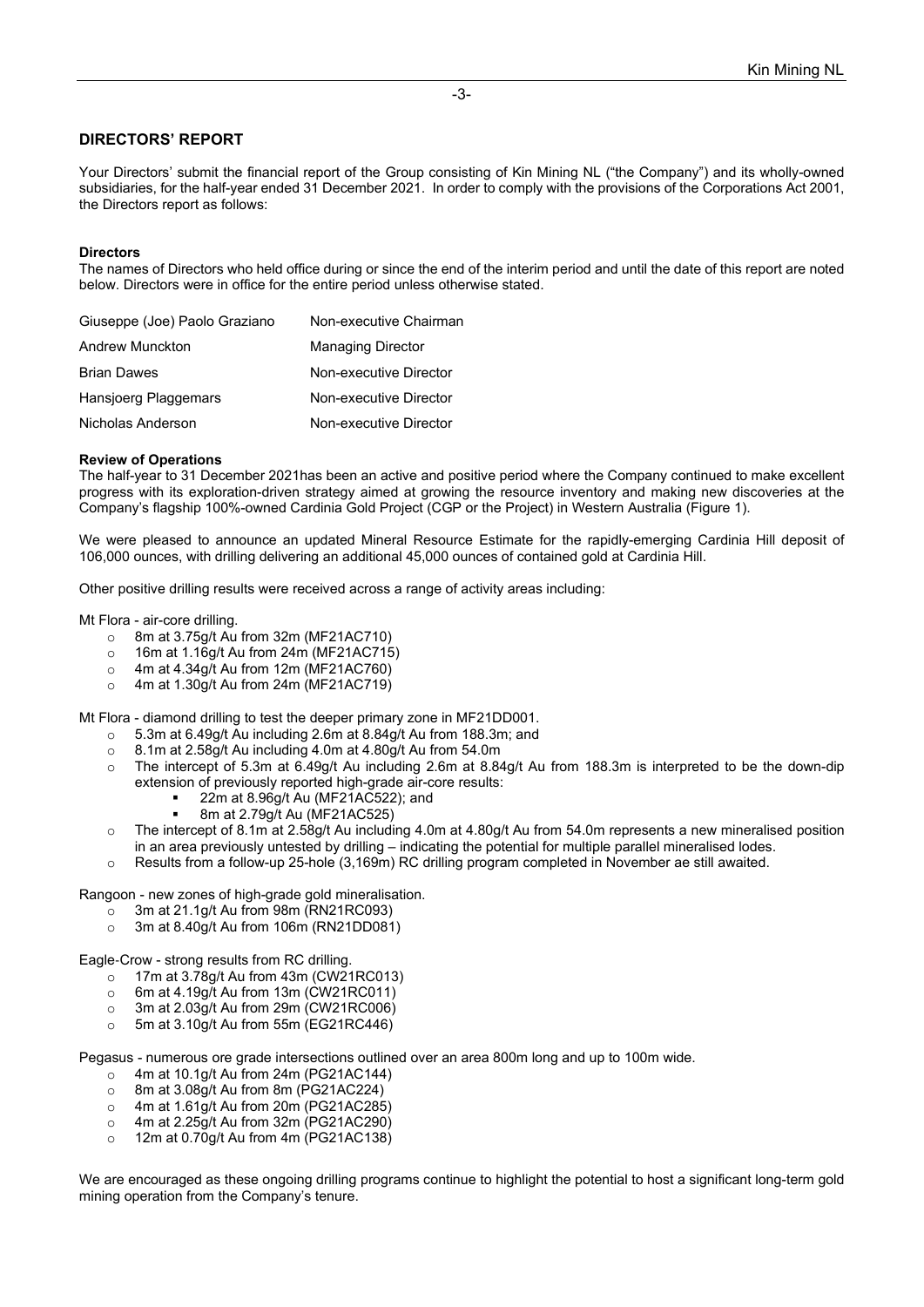#### **Corporate**

On the corporate front, we were pleased to welcome ASX 200 listed gold producer St Barbara Limited as a major shareholder during the period, with St Barbara acquiring a 19.79 per cent stake in the Company. St Barbara followed its investment with the presentation of a non-binding indicative offer to acquire 100% of Kin shares via a Scheme of Arrangement at an implied price of \$0.16 per Kin share in St Barbara shares. The Kin Board has rejected the St Barbara offer as it would not have been approved by the requisite 75% voting majority of Kin's shareholders.

The company raised \$6,956,459, after costs, during the period from the completion of a non-renounceable 1-for-6.5 pro-rata Entitlement Offer announced on 11 October 2021. The funds raised from the issue allowed Kin to prepare for the 5th phase of systematic drilling activities at the Cardinia Gold Project.

Subsequent to the end of the period, Kin entered into an Earn-in and Joint Venture agreement with Golden Mile Resources Ltd (ASX: G88 – "G88") over 120km2 of exploration tenure located adjacent to the CGP. The ground, made up of three prospect areas, comprises strategically-located contiguous tenements that sit adjacent to Kin's CGP, as well as regional exploration ground that includes a number of exploration targets to further expand the Company's growth pipeline in the Leonora region. Kin has the right to earn an initial 60% interest in the G88 tenements, with the ability to increase to 80% ownership through a series of staged milestones. The new tenements sit on the same geological structures that host many of our existing deposits at the CGP, providing an exciting opportunity for our team to apply the significant local expertise they have built up at the CGP to this new ground.

The Board remains committed to growing shareholder value by building a resource inventory base that will support the CGP development plan.



*Figure 1: Location of the Cardinia Gold Project including major mineral deposits in the region.*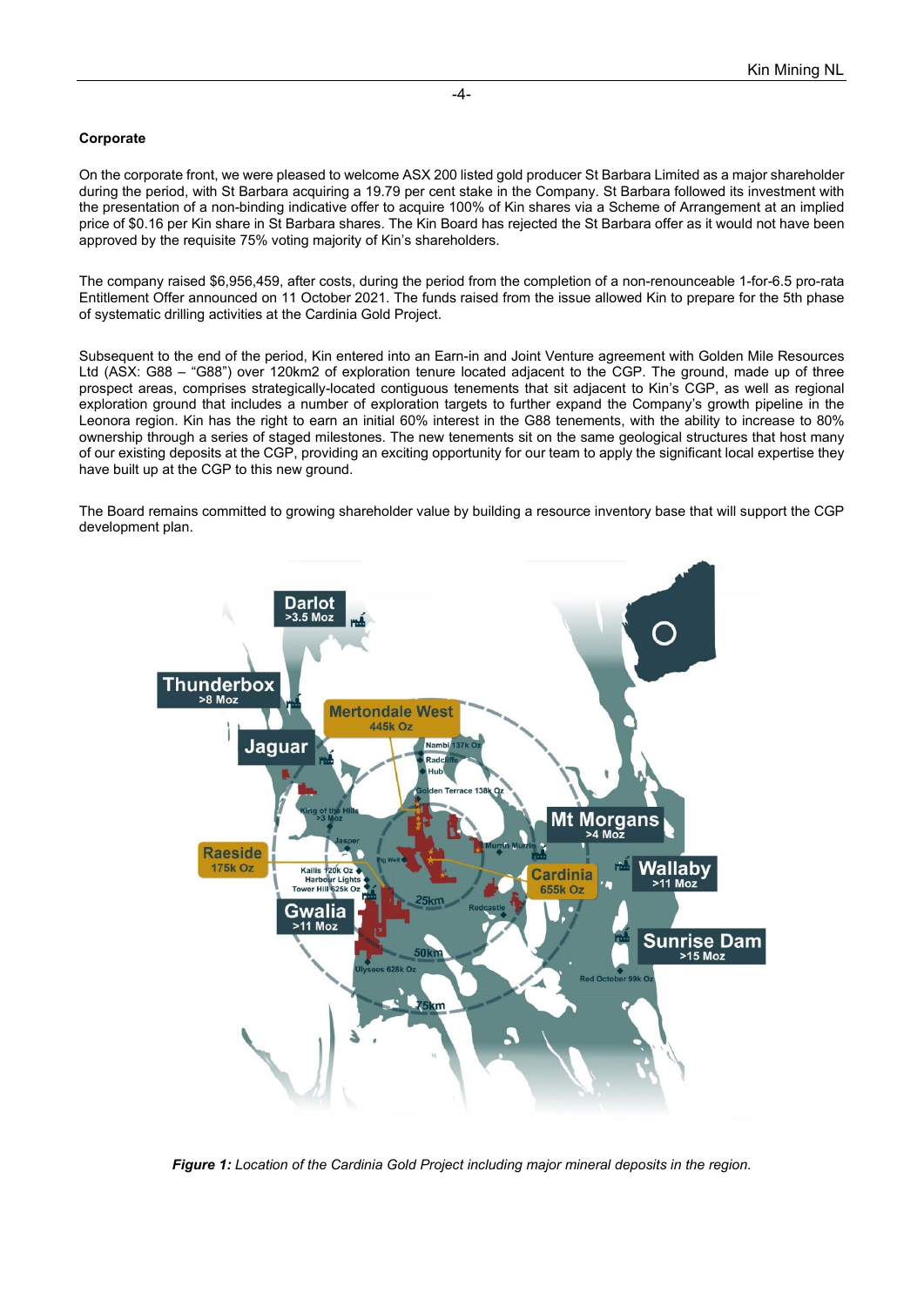#### **Events Subsequent to Reporting Date**

On 18 January 2022 the Company announced that it had entered into an Earn-in and Joint Venture agreement with Golden Mile Resources Ltd (ASX: G88 – "G88") over 120km2 of exploration tenure located adjacent to Kin's flagship 100%-owned 1.28Moz Cardinia Gold Project (CGP), east of Leonora in Western Australia. Under the terms of the agreement, Kin will have the right to earn an initial 60% interest in the Golden Mile Resources tenements, with the ability to increase to 80% ownership through a series of staged milestones.

The Farm-In terms are as follows:

- Stage 1:
	- $\sim$  Kin must incur expenditure of not less than \$250,000 (minimum expenditure) on the JV Area within 18 months of Commencement before it can withdraw from the agreement.
	- o Kin may earn a 60% interest in the JV Area by incurring \$750,000 exploration expenditure (including the \$250,000 minimum expenditure requirement) on the JV Area within 36 months of Commencement.
	- o Once Kin completes Stage 1 requirements, G88 may elect to form a Joint Venture with participating interests of 60% Kin and 40% G88, or grant Kin the right to elect to progress to Stage 2.
- Stage 2:
	- $\circ$  Kin may earn an 80% interest in the JV Area by incurring a further \$1,250,000 exploration expenditure on the JV Area within a further 36 months (in total \$2.0M expenditure over 72 months) of Commencement.
	- o Once Kin completes Stage 2 requirements, G88 may elect to form a Joint Venture with participating interests of 80% Kin and 20% G88, or grant Kin the right to form a JV.
- Stage 3:
	- $\circ$  Standard terms and conditions for JV participation managed by Kin.<br> $\circ$  If a party elects to dilute and their interest falls to 10% then their inter-
	- If a party elects to dilute and their interest falls to 10% then their interest reverts to a Net Smelter Royalty on gold production from the tenements.

There have been no other matters or circumstances that have arisen after balance date that have significantly affected, or may significantly affect, the operations of the Group, the results of those operations, or the state of affairs of the Group in future financial periods.

#### **Auditor's Independence Declaration**

Section 307C of the Corporations Act 2001 requires our auditors, HLB Mann Judd, to provide the Directors of the company with an Independence Declaration in relation to the review of the half-year financial report. This Independence Declaration is set out on page 5 and forms part of this Directors' report for the half-year ended 31 December 2021.

This report is signed in accordance with a resolution of the Board of Directors made pursuant to s.306(3) of the Corporations Act 2001.

\_\_\_\_\_\_\_\_\_\_\_\_\_\_\_\_\_\_\_\_\_\_\_\_\_\_\_\_ **Andrew Munckton Managing Director 14 February 2022**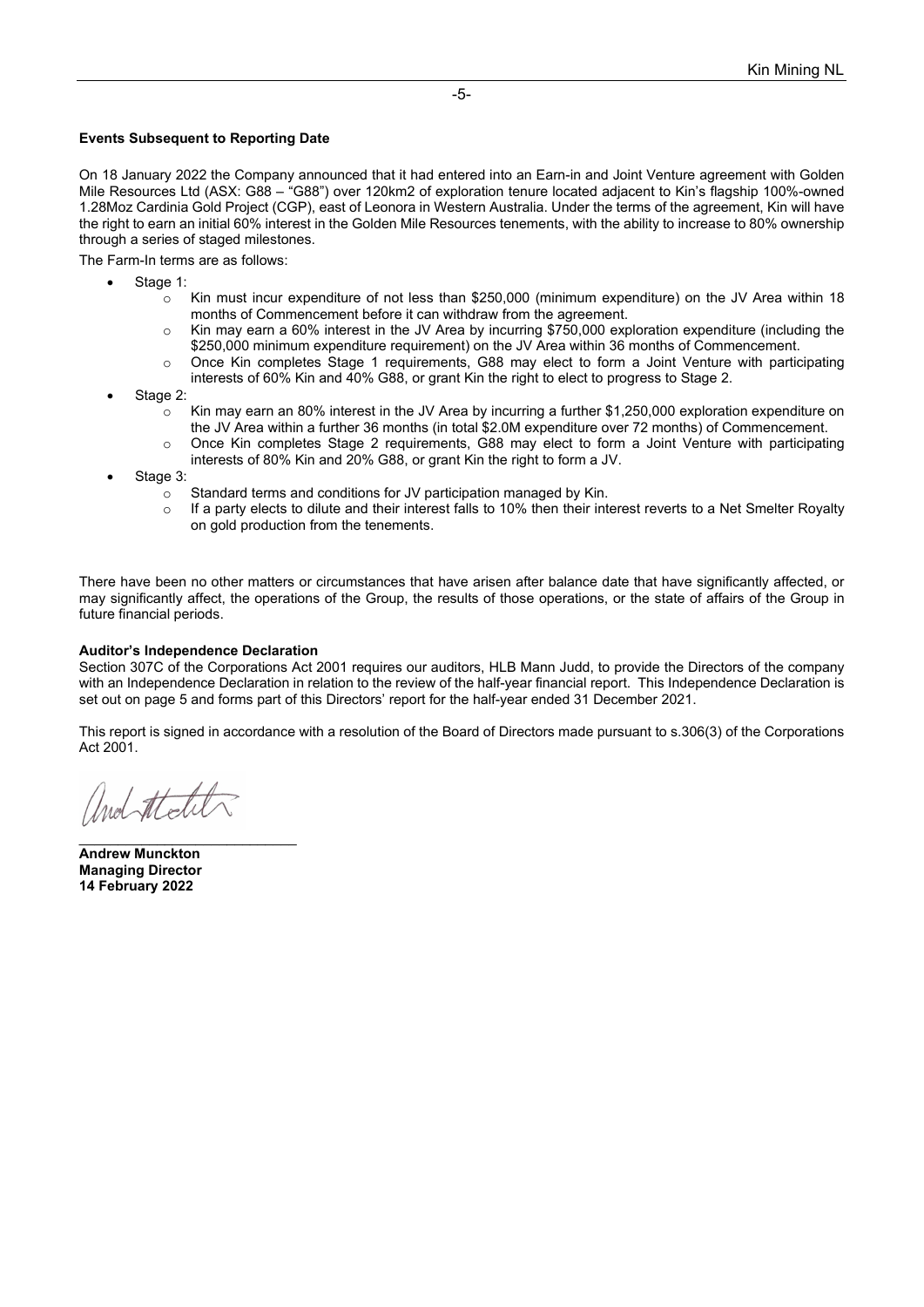

### **AUDITOR'S INDEPENDENCE DECLARATION**

As lead auditor for the review of the consolidated financial report of Kin Mining NL for the half-year ended 31 December 2021, I declare that to the best of my knowledge and belief, there have been no contraventions of:

- a) the auditor independence requirements of the *Corporations Act 2001* in relation to the review; and
- b) any applicable code of professional conduct in relation to the review.

**Perth, Western Australia 14 February 2022**

Jiallonnes.

**L Di Giallonardo Partner**

#### hlb.com.au

HLB Mann Judd (WA Partnership) ABN 22 193 232 714 Level 4, 130 Stirling Street, Perth WA 6000 / PO Box 8124 Perth BC WA 6849 T: +61 (0)8 9227 7500 E: mailbox@hlbwa.com.au Liability limited by a scheme approved under Professional Standards Legislation.

HLB Mann Judd (WA Partnership) is a member of HLB International, the global advisory and accounting network.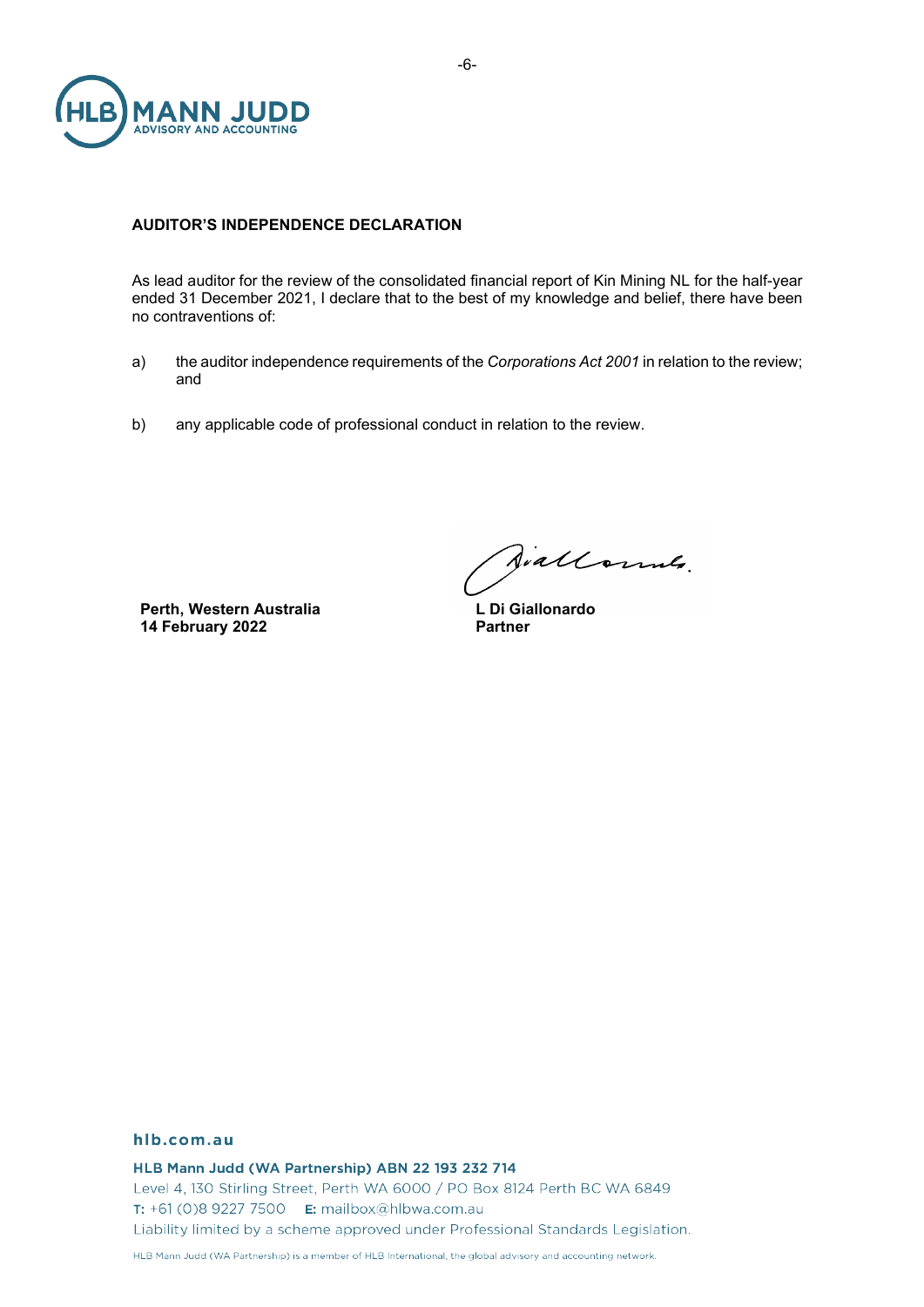### **CONDENSED CONSOLIDATED STATEMENT OF PROFIT OR LOSS AND OTHER COMPREHENSIVE INCOME FOR THE HALF-YEAR ENDED 31 DECEMBER 2021**

|                                                              |             | 31 December   | 31 December   |
|--------------------------------------------------------------|-------------|---------------|---------------|
|                                                              | <b>Note</b> | 2021          | 2020          |
|                                                              |             | \$            | \$            |
| <b>Continuing operations</b>                                 |             |               |               |
| Interest income                                              |             | 4,204         | 15,160        |
| Other income                                                 |             |               | 68,421        |
| Gain on sale of assets                                       |             | 449           | 35,760        |
| Depreciation and amortisation expense                        |             | (84, 127)     | (86, 117)     |
| Administration expenses                                      |             | (358, 843)    | (323, 021)    |
| Consultant expenses                                          |             | (54,000)      | (48, 798)     |
| Employee expenses                                            |             | (338, 305)    | (414, 801)    |
| Occupancy expenses                                           |             | (33,077)      | (26, 231)     |
| Travel expenses                                              |             | (4,664)       | (14, 149)     |
| Share based payments                                         | 6           |               | (237, 320)    |
| Provision for rehabilitation                                 | 4           | (1,400,000)   |               |
| Exploration and evaluation expenses                          |             | (5,226,157)   | (6, 107, 693) |
| Loss before income tax expense                               |             | (7, 494, 520) | (7, 138, 789) |
| Income tax expense                                           |             |               |               |
| Loss after tax                                               |             | (7, 494, 520) | (7, 138, 789) |
| Other comprehensive income, net of income tax                |             |               |               |
| Other comprehensive income                                   |             |               |               |
| Other comprehensive income for the period, net of income tax |             |               |               |
| Total comprehensive loss for the period                      |             | (7, 494, 520) | (7, 138, 789) |
|                                                              |             |               |               |
| Basic loss per share (cents per share)                       |             | (0.92)        | (1.03)        |
| Diluted loss per share (cents per share)                     |             | (0.92)        | (1.03)        |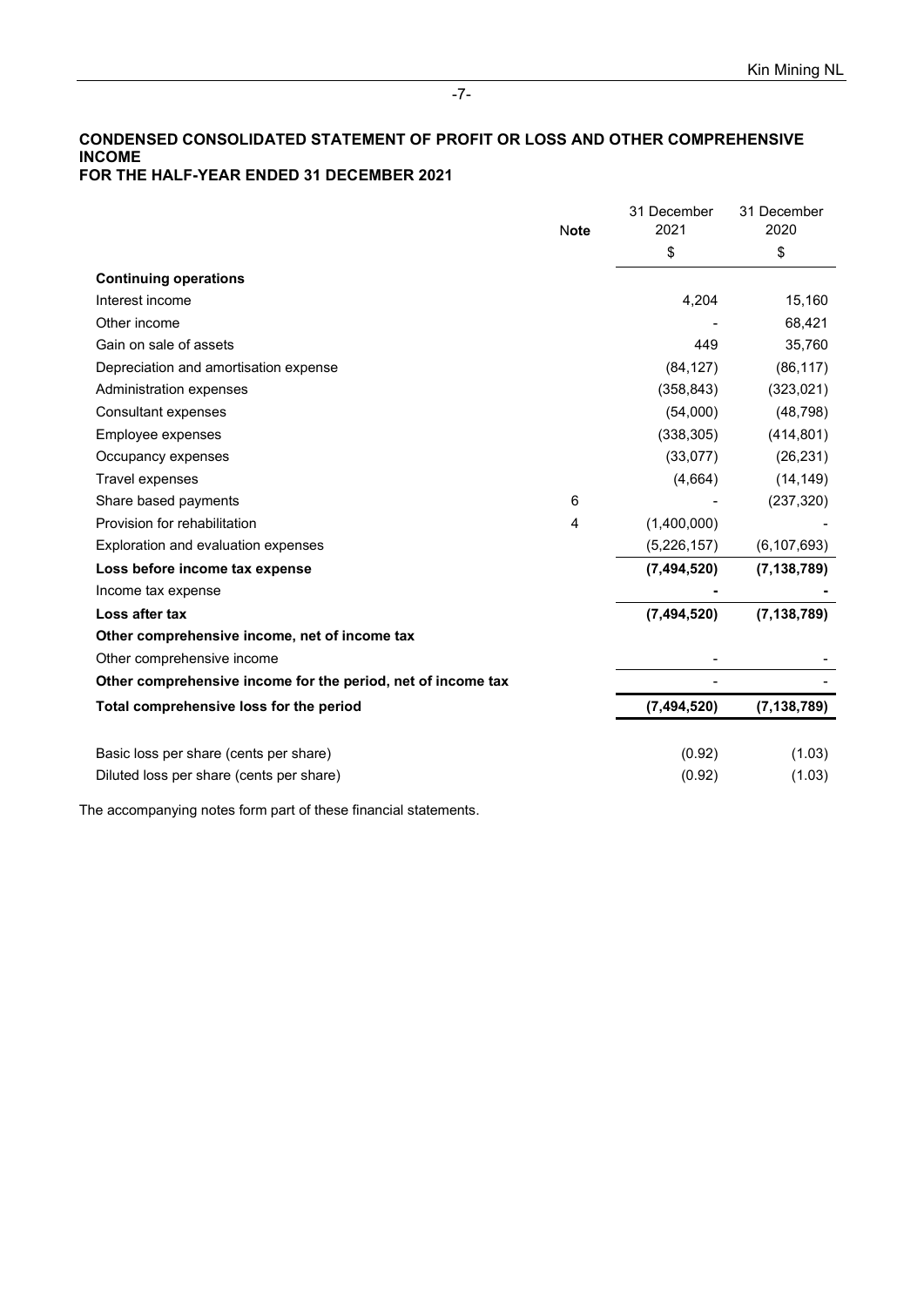### **CONDENSED CONSOLIDATED STATEMENT OF FINANCIAL POSITION AS AT 31 DECEMBER 2021**

|                                      |              | 31 December<br>2021 | 30 June<br>2021 |
|--------------------------------------|--------------|---------------------|-----------------|
|                                      | <b>Notes</b> | \$                  | \$              |
| <b>Assets</b>                        |              |                     |                 |
| <b>Current assets</b>                |              |                     |                 |
| Cash and cash equivalents            |              | 7,315,133           | 7,443,297       |
| Trade and other receivables          |              | 51,859              | 157,609         |
| Other current assets                 |              | 124,705             | 45,714          |
| <b>Total current assets</b>          |              | 7,491,697           | 7,646,620       |
| <b>Non-current assets</b>            |              |                     |                 |
| Property, plant and equipment        | 3            | 10,264,660          | 10,329,110      |
| <b>Total non-current assets</b>      |              | 10,264,660          | 10,329,110      |
| <b>Total assets</b>                  |              | 17,756,357          | 17,975,730      |
| <b>Liabilities</b>                   |              |                     |                 |
| <b>Current liabilities</b>           |              |                     |                 |
| Trade and other payables             |              | 547,554             | 1,628,866       |
| <b>Total current liabilities</b>     |              | 547,554             | 1,628,866       |
| <b>Non-current liabilities</b>       |              |                     |                 |
| Provisions                           | 4            | 2,900,000           | 1,500,000       |
| <b>Total non-current liabilities</b> |              | 2,900,000           | 1,500,000       |
| <b>Total liabilities</b>             |              | 3,447,554           | 3,128,866       |
| <b>Net assets</b>                    |              | 14,308,803          | 14,846,864      |
| <b>Equity</b>                        |              |                     |                 |
| Share capital                        | 5            | 95,712,088          | 88,755,629      |
| Share based payments reserve         |              | 2,030,571           | 2,030,571       |
| <b>Accumulated losses</b>            |              | (83, 433, 856)      | (75, 939, 336)  |
| <b>Total equity</b>                  |              | 14,308,803          | 14,846,864      |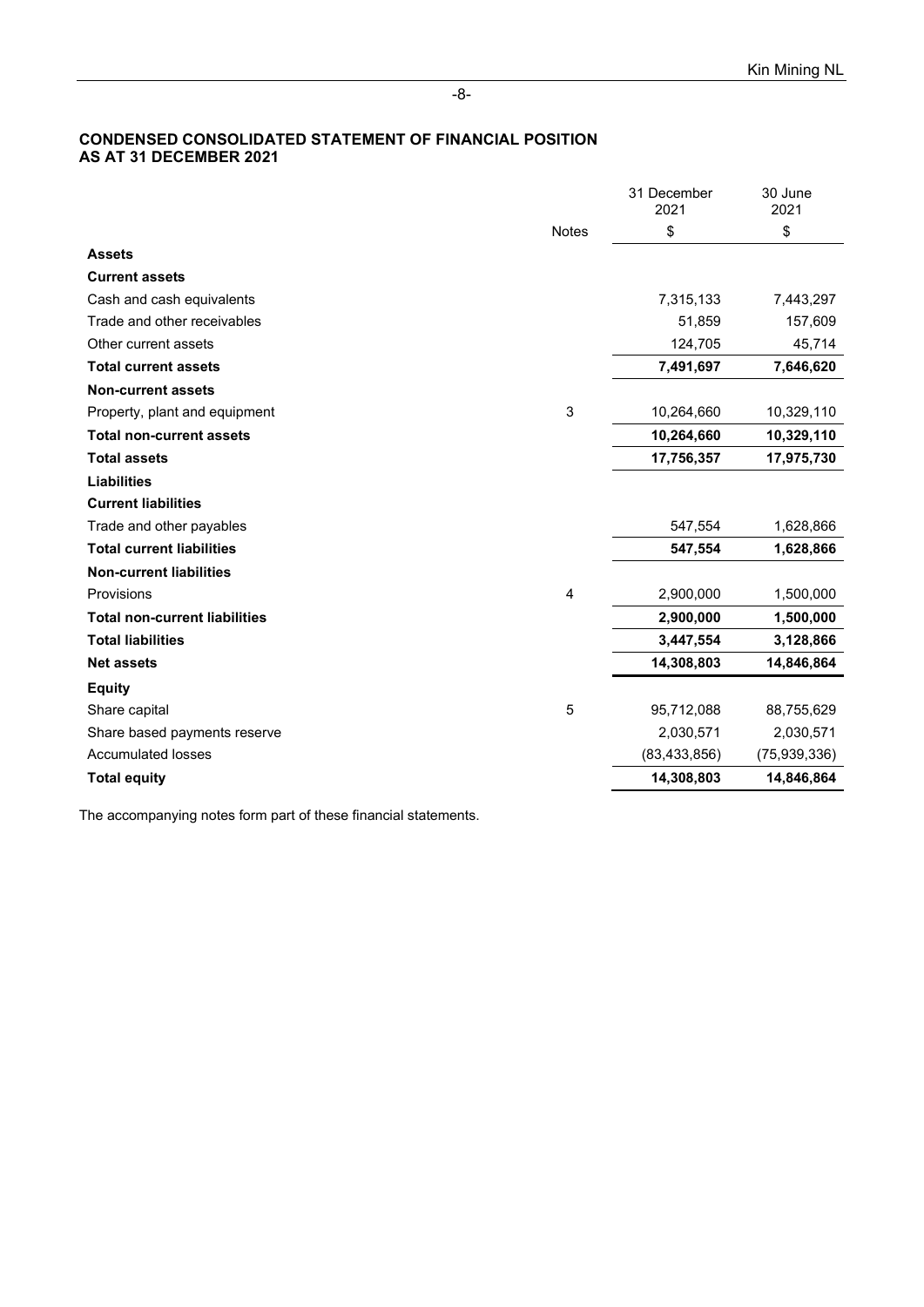### **CONDENSED CONSOLIDATED STATEMENT OF CHANGES IN EQUITY FOR THE HALF-YEAR ENDED 31 DECEMBER 2021**

|                                           | Share capital | Accumulated<br>losses | Share based<br>payment reserve | Total equity  |
|-------------------------------------------|---------------|-----------------------|--------------------------------|---------------|
|                                           | \$            | \$                    | \$                             | \$            |
| Balance at 1 July 2021                    | 88,755,629    | (75,939,336)          | 2,030,571                      | 14,846,864    |
| Loss for the period                       |               | (7, 494, 520)         |                                | (7, 494, 520) |
| Other comprehensive income for the period |               |                       |                                |               |
| Total comprehensive loss for the period   |               | (7,494,520)           |                                | (7, 494, 520) |
| Shares issued during the half-year        | 6,982,311     |                       |                                | 6,982,311     |
| Share issue costs                         | (25, 852)     |                       |                                | (25, 852)     |
| <b>Balance at 31 December 2021</b>        | 95,712,088    | (83, 433, 856)        | 2,030,571                      | 14,308,803    |
| Balance at 1 July 2020                    | 68,455,189    | (60, 531, 496)        | 1,828,537                      | 9,752,230     |
| Loss for the period                       |               | (7, 138, 789)         |                                | (7, 138, 789) |
| Other comprehensive income for the period |               |                       |                                |               |
| Total comprehensive loss for the period   |               | (7, 138, 789)         |                                | (7, 138, 789) |
| Share based payments                      | 80,000        |                       | 157,320                        | 237,320       |
| Shares issued during the half-year        | 7,702,587     |                       |                                | 7,702,587     |
| Share issue costs                         | (38, 365)     |                       |                                | (38, 365)     |
| <b>Balance at 31 December 2020</b>        | 76,199,411    | (67, 670, 285)        | 1,985,857                      | 10,514,983    |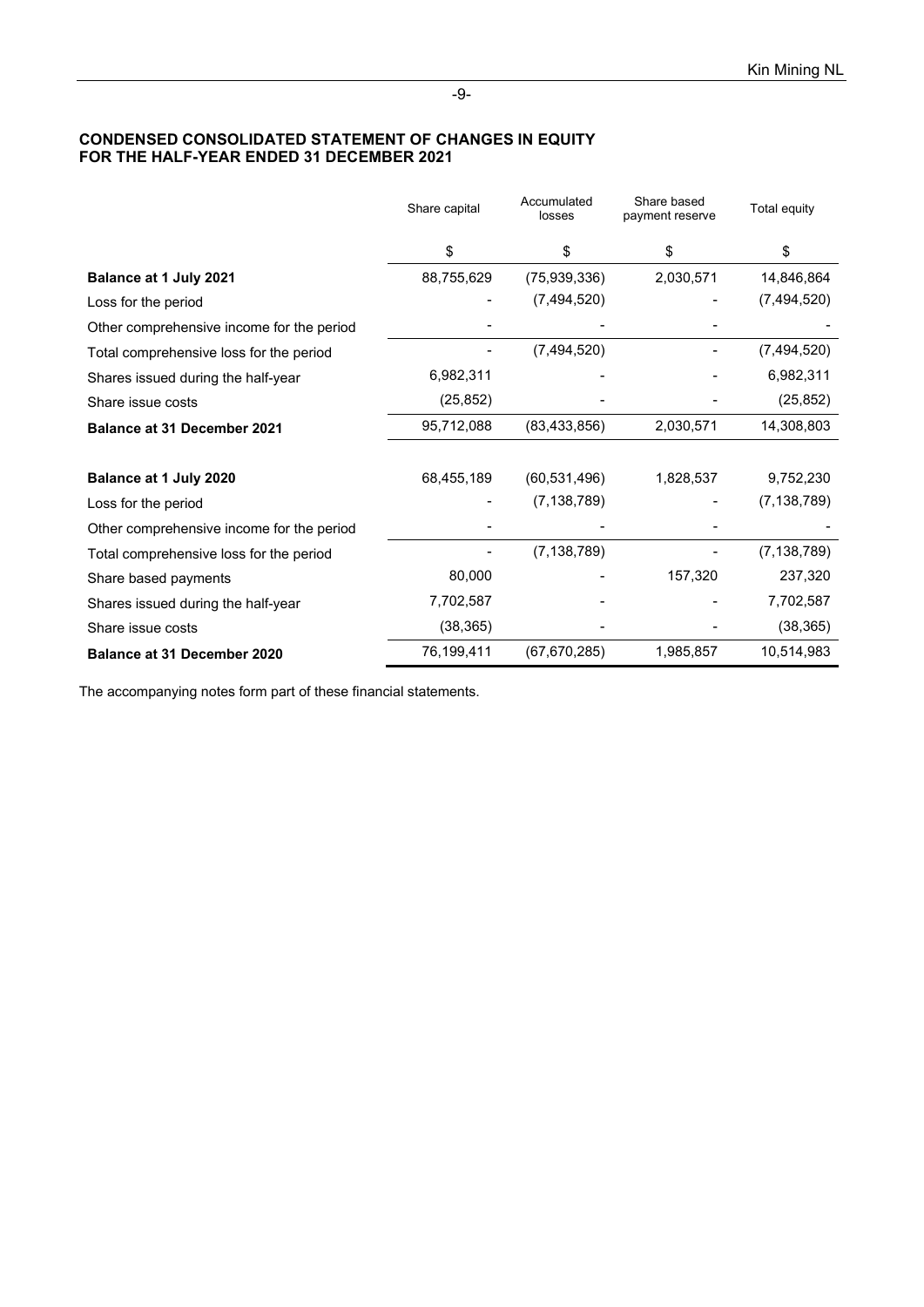### **CONDENSED CONSOLIDATED STATEMENT OF CASH FLOWS FOR THE HALF-YEAR ENDED 31 DECEMBER 2021**

|                                                                 | 31 December<br>2021 | 31 December<br>2020 |
|-----------------------------------------------------------------|---------------------|---------------------|
|                                                                 | \$                  | \$                  |
| Cash flows from operating activities                            |                     |                     |
| Payments to suppliers and employees for exploration expenditure | (5,711,039)         | (5,894,003)         |
| Payments to suppliers and employees for admin and corporate     | (1,350,531)         | (1,080,272)         |
| Interest received                                               | 4,204               | 15,160              |
| Net cash outflow from operating activities                      | (7,057,366)         | (6,959,115)         |
| Cash flows from investing activities                            |                     |                     |
| Payments for property, plant and equipment                      | (27, 706)           | (139, 989)          |
| Proceeds from sale of assets                                    | 449                 | 35,760              |
| Net cash outflow from investing activities                      | (27, 257)           | (104, 229)          |
| Cash flows from financing activities                            |                     |                     |
| Proceeds from the issue of shares                               | 6,982,311           | 7,702,587           |
| Payments for share issue costs                                  | (25, 852)           | (38, 365)           |
| Net cash inflow from financing activities                       | 6,956,459           | 7,664,222           |
|                                                                 |                     |                     |
| Net (decrease) / increase in cash held                          | (128, 164)          | 600,878             |
| Cash and cash equivalents at the beginning of the period        | 7,443,297           | 1,665,997           |
| Cash and cash equivalents at the end of the period              | 7,315,133           | 2,266,875           |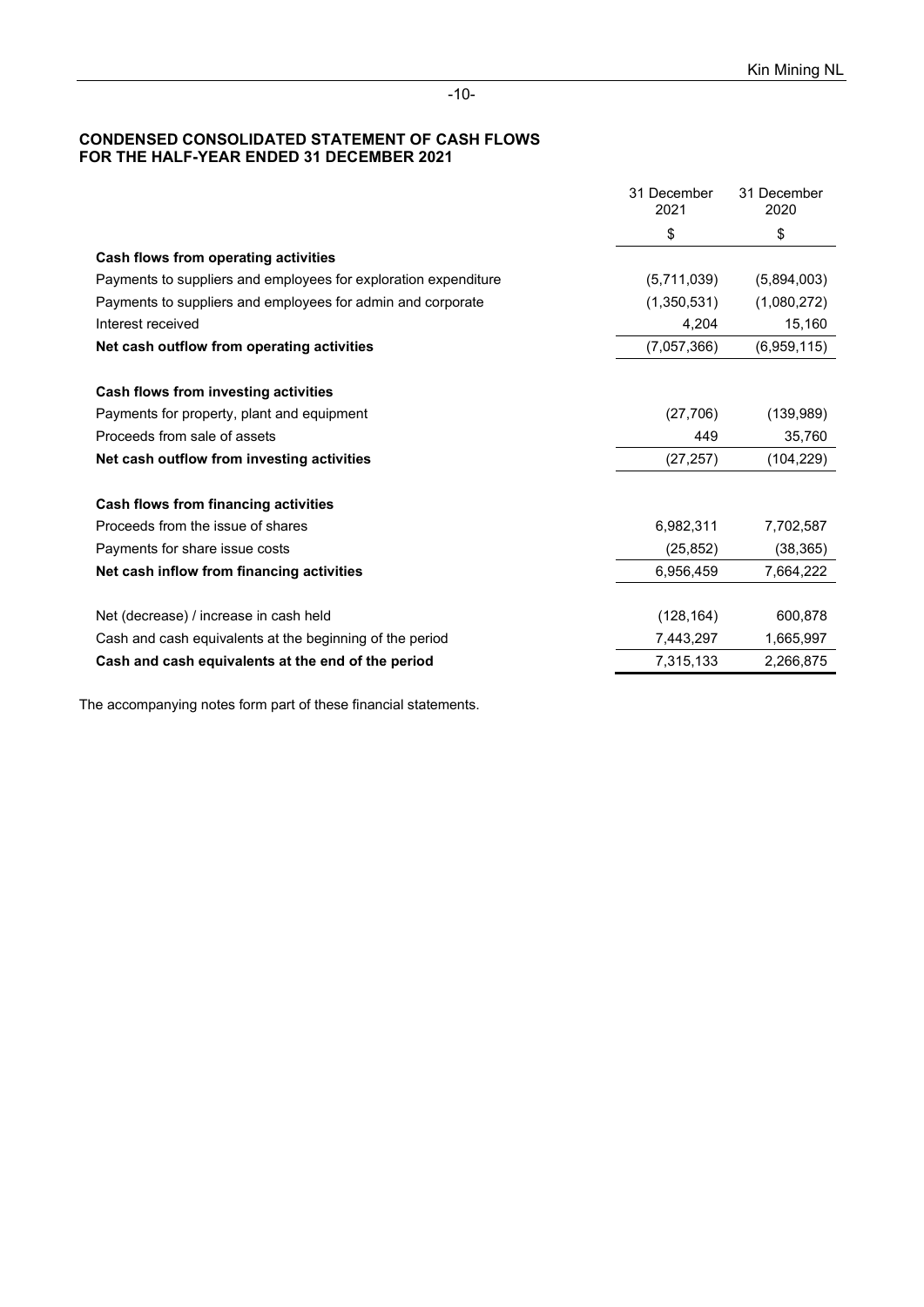#### -11-

### **NOTE 1: STATEMENT OF SIGNIFICANT ACCOUNTING POLICIES**

#### (a) Basis of preparation

These condensed interim financial statements are general purpose financial statements, which have been prepared in accordance with the requirements of the *Corporations Act 2001*, Australian Accounting Standards including AASB *134 Interim Financial Reporting*, Accounting Interpretations and other authoritative pronouncements of the Australian Accounting Standards Board.

The financial statements comprise the condensed consolidated interim financial statements for the Group. For the purposes of preparing the consolidated financial statements, the Group is a for-profit entity.

The interim financial statements do not include full disclosures of the type normally included in the full financial report. Therefore, it cannot be expected to provide as full an understanding of the financial performance, financial position and cash flows of the Group as in the full financial report. It is recommended that the interim financial statements be read in conjunction with the full financial report for the year ended 30 June 2021 and any public announcements made by Kin Mining NL and its subsidiaries during the half-year in accordance with continuous disclosure requirements arising under the *Corporations Act 2001* and the ASX Listing Rules.

The accounting policies and methods of computation adopted are consistent with those of the previous financial year and corresponding half-year, except for the impact of the new Standards and Interpretations effective 1 July 2021 disclosed in Note 1(b). These accounting policies are consistent with Australian Accounting Standards and with International Financial Reporting Standards.

The interim financial statements have been prepared on a historical cost basis. Cost is based on the fair value of the consideration given in exchange for assets.

The Company is domiciled in Australia and all amounts are presented in Australian dollars.

For the purpose of preparing the interim financial statements, the half-year has been treated as a discrete reporting period.

#### (b) Adoption of new and revised standards

#### *Standards and Interpretations applicable to 31 December 2021*

In the period ended 31 December 2021, the Directors have reviewed all of the new and revised Standards and Interpretations issued by the AASB that are relevant to the Group and effective for the current reporting period. As a result of this review, the Directors have determined that there is no material impact of the new and revised Standards and Interpretations on the Group and, therefore, no material change is necessary to Group accounting policies.

#### *Standards and Interpretations in issue not yet adopted*

The Directors have also reviewed all of the new and revised Standards and Interpretations in issue not yet adopted for the half-year ended 31 December 2021. As a result of this review the Directors have determined that there is no material impact of the Standards and Interpretations in issue not yet adopted on the Group and, therefore, no change is necessary to Group accounting policies.

#### (c) Statement of compliance

The interim financial statements were authorised for issue on 14 February 2022.

The interim financial statements comply with Australian Accounting Standards, which include Australian equivalents to International Financial Reporting Standards (AIFRS). Compliance with AIFRS ensures that the financial report, comprising the interim financial statements and notes thereto, complies with International Financial Reporting Standards (IFRS).

#### (d) Significant accounting estimates and judgements

The preparation of the interim financial statements requires management to make judgments, estimates and assumptions that affect the application of accounting policies and the reported amounts of assets, liabilities, income and expense. Actual results may differ from these estimates.

Apart from the revision of the discount rate used in the calculation of the present value of the restoration and rehabilitation provision, the judgements, estimates and assumptions applied in the interim financial statements, including the key sources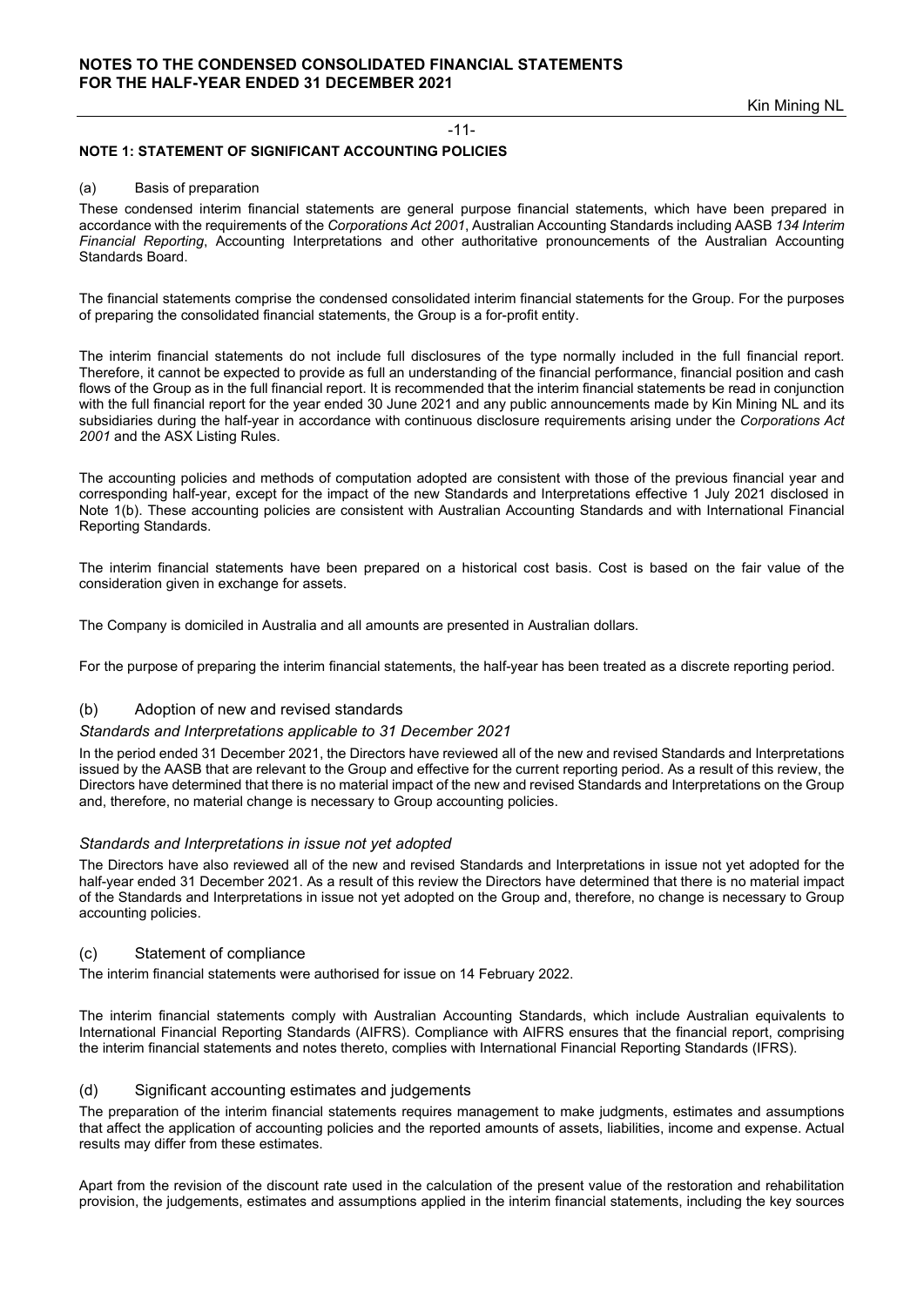### **NOTES TO THE CONDENSED CONSOLIDATED FINANCIAL STATEMENTS FOR THE HALF-YEAR ENDED 31 DECEMBER 2021**

Kin Mining NL

#### -12-

of estimation uncertainty were the same as those applied in the Group's last annual financial statements for the year ended 30 June 2021, except for the impact of the new Standards and Interpretations effective 1 July 2021 as disclosed in Note 1(b).

#### (e) Going concern

The interim financial statements have been prepared on the going concern basis, which contemplates continuity of normal business activities and the realisation of assets and settlements of liabilities in the ordinary course of business.

Notwithstanding the fact that the Group incurred an operating loss of \$7,494,520 for the period ended 31 December 2021 and a net cash outflow from operating activities amounting to \$7,057,366, the Directors are of the opinion that the Group is a going concern for the following reasons.

The Directors anticipate that further equity raisings will be required in the forthcoming year to meet ongoing working capital and expenditure commitments and are confident of their ability to raise the required funds when required.

Should the equity raisings not be completed, there is a material uncertainty that may cast significant doubt as to whether the Group will be able to continue as a going concern and that it will be able to realise its assets and extinguish its liabilities in the normal course of business and at the amounts stated in the financial report.

#### **NOTE 2: SEGMENT REPORTING**

AASB 8 *Operating Segments* requires operating segments to be identified on the basis of internal reports about components of the Group that are regularly reviewed by the Chief Operating Decision Maker in order to allocate resources to the segment and to assess its performance.

The Group's operating segments have been determined with reference to the monthly management accounts used by the Chief Operating Decision maker to make decisions regarding the Group's operations and allocation of working capital. Due to the size and nature of the Group, the Board as a whole has been determined as the Chief Operating Decision Maker.

Based on the quantitative thresholds included in AASB 8, there is only one reportable segment, being Mineral Exploration and one geographical segment, namely Australia.

The revenues and results of this segment are those of the Group as a whole and are set out in the condensed consolidated statement of profit or loss and other comprehensive income and the assets and liabilities of the Group as a whole are set out in the condensed consolidated statement of financial position.

#### **NOTE 3: PROPERTY, PLANT AND EQUIPMENT**

|                                  | Freehold<br>land and<br>buildings | Assets in<br>construction | Plant and<br>equipment | <b>Motor Vehicles</b> | Total      |
|----------------------------------|-----------------------------------|---------------------------|------------------------|-----------------------|------------|
|                                  |                                   | S                         | S                      |                       |            |
| Balance at 1 July 2021           | 2,899,726                         | 6.892.144                 | 313,332                | 223.908               | 10,329,110 |
| Additions                        |                                   |                           | 19.677                 |                       | 19,677     |
| <b>Disposals</b>                 |                                   |                           |                        |                       |            |
| Depreciation charge for the year | (22, 388)                         |                           | (39,348)               | (22,391)              | (84, 127)  |
| Balance at 31 December 2021      | 2,877,338                         | 6,892,144                 | 293,661                | 201,517               | 10,264,660 |

The useful life of the assets was estimated as follows for both 2021 and 2020:

| <b>Buildings</b>    | 5 to 25 years |
|---------------------|---------------|
| Plant and equipment | 5 to 20 years |
| Motor vehicles      | 5 vears       |
| Computer equipment  | 2 to 3 years  |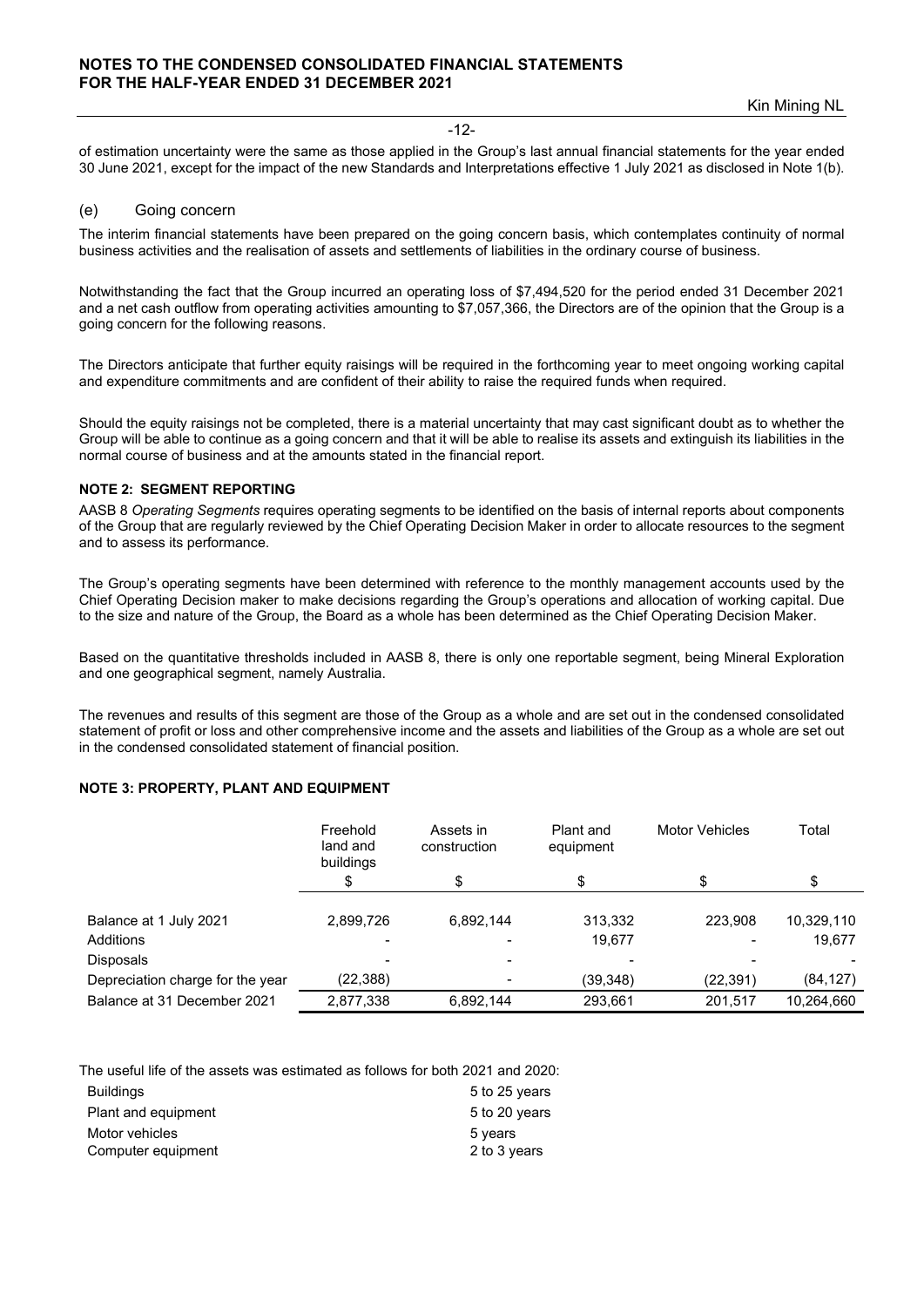### **NOTES TO THE CONDENSED CONSOLIDATED FINANCIAL STATEMENTS FOR THE HALF-YEAR ENDED 31 DECEMBER 2021**

Kin Mining NL -13- **NOTE 4: PROVISIONS** 2021 2020  $\mathfrak s$   $\mathfrak s$ Non-Current Restoration and rehabilitation provision 2,900,000 1,500,000 1,500,000 2,900,000 1,500,000

The increase of \$1,400,000 in the provision at 31 December 2021 results from a revision in the discount rate used in the calculation of the present value of the future rehabilitation cost estimates.

### **NOTE 5: SHARE CAPITAL**

|                                       | 31 December | 30 June    |
|---------------------------------------|-------------|------------|
|                                       | 2021        | 2021       |
|                                       |             |            |
| Ordinary shares Issued and fully paid | 95,712,088  | 88,755,629 |

*Movement in ordinary shares on issue*

|                                                | Six Months to<br>31 December 2021 |            | Year to<br>30 June 2021 |            |
|------------------------------------------------|-----------------------------------|------------|-------------------------|------------|
|                                                |                                   |            |                         |            |
|                                                | No.                               | \$         | No.                     | \$         |
| Movements in ordinary shares                   |                                   |            |                         |            |
| Balance at beginning of period                 | 799,192,341                       | 88,755,629 | 629,690,835             | 68,455,189 |
| <b>Rights issues</b>                           | 66,498,202                        | 6,982,311  | 153,904,932             | 18,904,696 |
| Placement of shares                            |                                   |            | 14,876,249              | 1,636,387  |
| Shares issued on vesting of Performance Rights | 443.404                           |            | 264.443                 |            |
| Shares issued to Directors as remuneration     |                                   |            | 455.882                 | 80,000     |
| Share issue costs                              |                                   | (25, 852)  |                         | (320,643)  |
| Balance of issued capital at end of the period | 866, 133, 947                     | 95.712.088 | 799.192.341             | 88,755,629 |

### **NOTE 6: OPTIONS AND PERFORMANCE RIGHTS**

*Movement in options on issue*

|                                                         | Six months to<br>31 December 2021 |                                                    | Year to<br>30 June 2021 |                                                |
|---------------------------------------------------------|-----------------------------------|----------------------------------------------------|-------------------------|------------------------------------------------|
|                                                         |                                   |                                                    |                         |                                                |
|                                                         | No.                               | Weighted<br>Average<br><b>Exercise Price</b><br>\$ | No.                     | Weighted<br>Average<br>Exercise<br>Price<br>\$ |
| Balance at the beginning of the period                  | 12,000,000                        | 0.957                                              | 19,000,000              | 0.934                                          |
| Options issued (i)                                      |                                   |                                                    | 2,000,000               | 0.243                                          |
| Options cancelled on expiry                             | (6,000,000)                       | 1.000                                              | (9,000,000)             | 0.750                                          |
| Balance of options issued at the end of the period (ii) | 6,000,000                         | 0.914                                              | 12,000,000              | 0.957                                          |

Note:

i. The share options issued during the prior period to directors are exercisable at \$0.243 before 2 December 2023. The options have been valued at \$0.0787 each (total of \$157,320) using the Black Scholes option pricing model with the following further inputs:

| Risk free rate | $0.11\%$ |
|----------------|----------|
| Volatility     | 113.10%  |

ii. The share options issued outstanding at 31 December 2021 had an exercise price between \$0.243 and \$1.25 and a weighted average remaining contractual life of 406 days.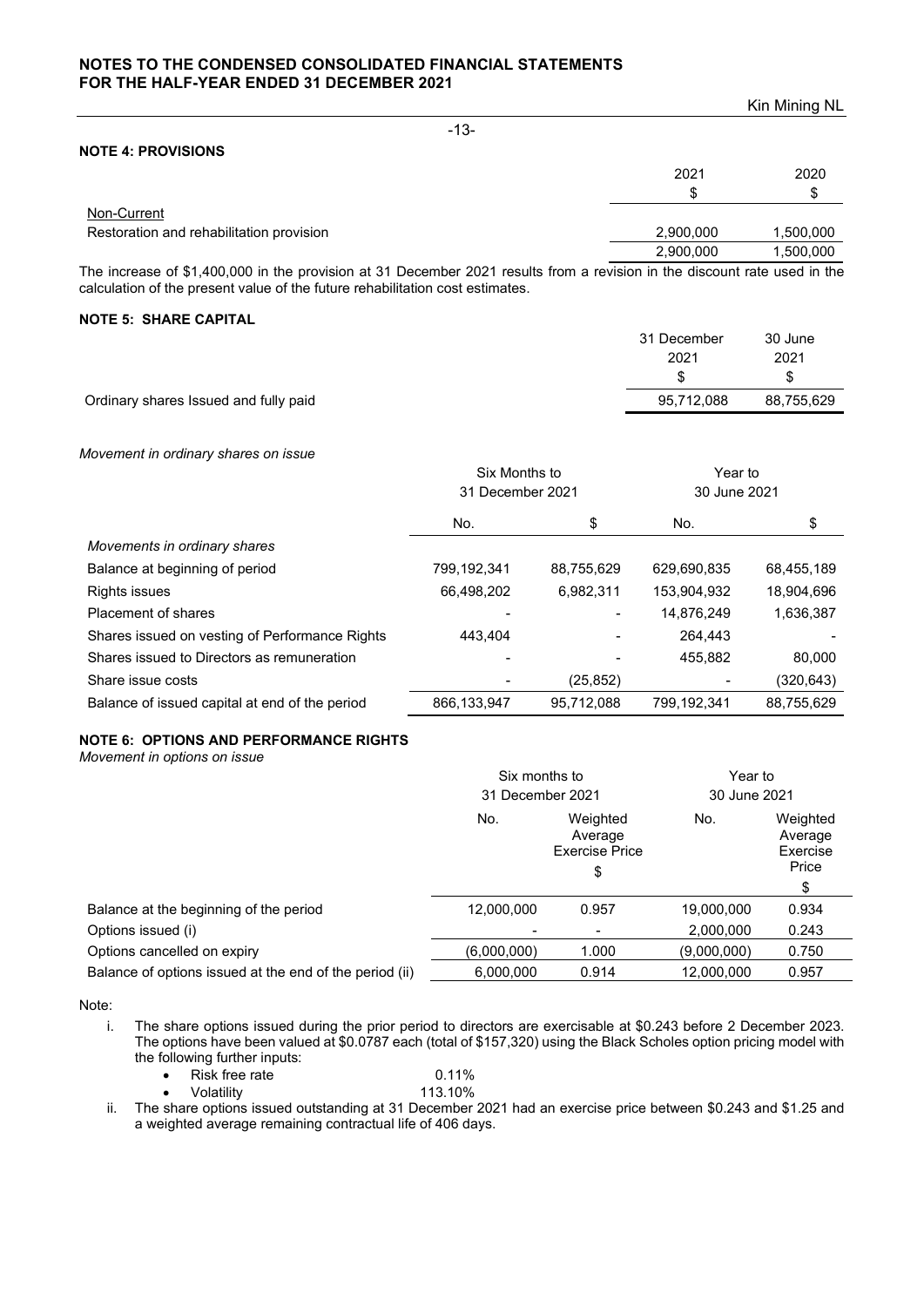### **NOTES TO THE CONDENSED CONSOLIDATED FINANCIAL STATEMENTS FOR THE HALF-YEAR ENDED 31 DECEMBER 2021**

### **NOTE 6: OPTIONS AND PERFORMANCE RIGHTS (cont)**

*Performance rights issued*

|                           |                          | Six months to<br>31 December 2021       |         | Year to 30 June 2021              |  |
|---------------------------|--------------------------|-----------------------------------------|---------|-----------------------------------|--|
|                           | No.                      | Value of<br>performance<br>rights<br>\$ |         | Value of<br>performance<br>rights |  |
|                           |                          |                                         |         |                                   |  |
| <b>Issued to Director</b> | $\,$                     |                                         | 317,992 | 29,038                            |  |
| Issued to employees       | $\overline{\phantom{a}}$ | -                                       | 125,412 | 15,676                            |  |

-14-

*Performance Rights holdings of key management personnel*

### **2021 – None**

### **2020 – None**

Four executives have performance rights included in their remuneration structures as disclosed below.

Mr Andrew Munckton, Mr Stephen Jones, Mr Glenn Grayson and Mr Chad Moloney have Annual Long Term Incentives (LTI) included in their employment contracts.

In November 2019 the shareholders agreed to grant 2019/2020 LTI's in the form of performance rights to Mr Andrew Munckton in three tranches over three years as follows:

| <b>Tranche</b> | <b>Performance Period</b>  | Maximum allocation of long term incentives |  |
|----------------|----------------------------|--------------------------------------------|--|
| Tranche 1      | 1 July 2019 - 30 June 2020 | \$32,500                                   |  |
| Tranche 2      | 1 July 2020 - 30 June 2021 | \$32,500                                   |  |
| Tranche 3      | 1 July 2021 - 30 June 2022 | \$32,500                                   |  |

In November 2020 the shareholders agreed to grant 2020/2021 LTI's in the form of performance rights to Mr Andrew Munckton in three tranches over three years as follows:

| <b>Tranche</b> | <b>Performance Period</b>  | Maximum allocation of long term incentives |  |
|----------------|----------------------------|--------------------------------------------|--|
| Tranche 1      | 1 July 2020 - 30 June 2021 | \$33.215                                   |  |
| Tranche 2      | 1 July 2021 - 30 June 2022 | \$33.215                                   |  |
| Tranche 3      | 1 July 2022 - 30 June 2023 | \$33.215                                   |  |

In November 2021 the shareholders agreed to grant 2021/2022 LTI's in the form of performance rights to Mr Andrew Munckton in three tranches over three years as follows:

| <b>Tranche</b> | <b>Performance Period</b>  | Maximum allocation of long term incentives |  |
|----------------|----------------------------|--------------------------------------------|--|
| Tranche 1      | 1 July 2021 - 30 June 2022 | \$33,879                                   |  |
| Tranche 2      | 1 July 2022 - 30 June 2023 | \$33,879                                   |  |
| Tranche 3      | 1 July 2023 - 30 June 2024 | \$33,879                                   |  |

Mr Stephen Jones, Mr Glenn Grayson and Mr Chad Moloney have Long Term Incentives (LTI) included in their employment contracts at 20% of their TFR.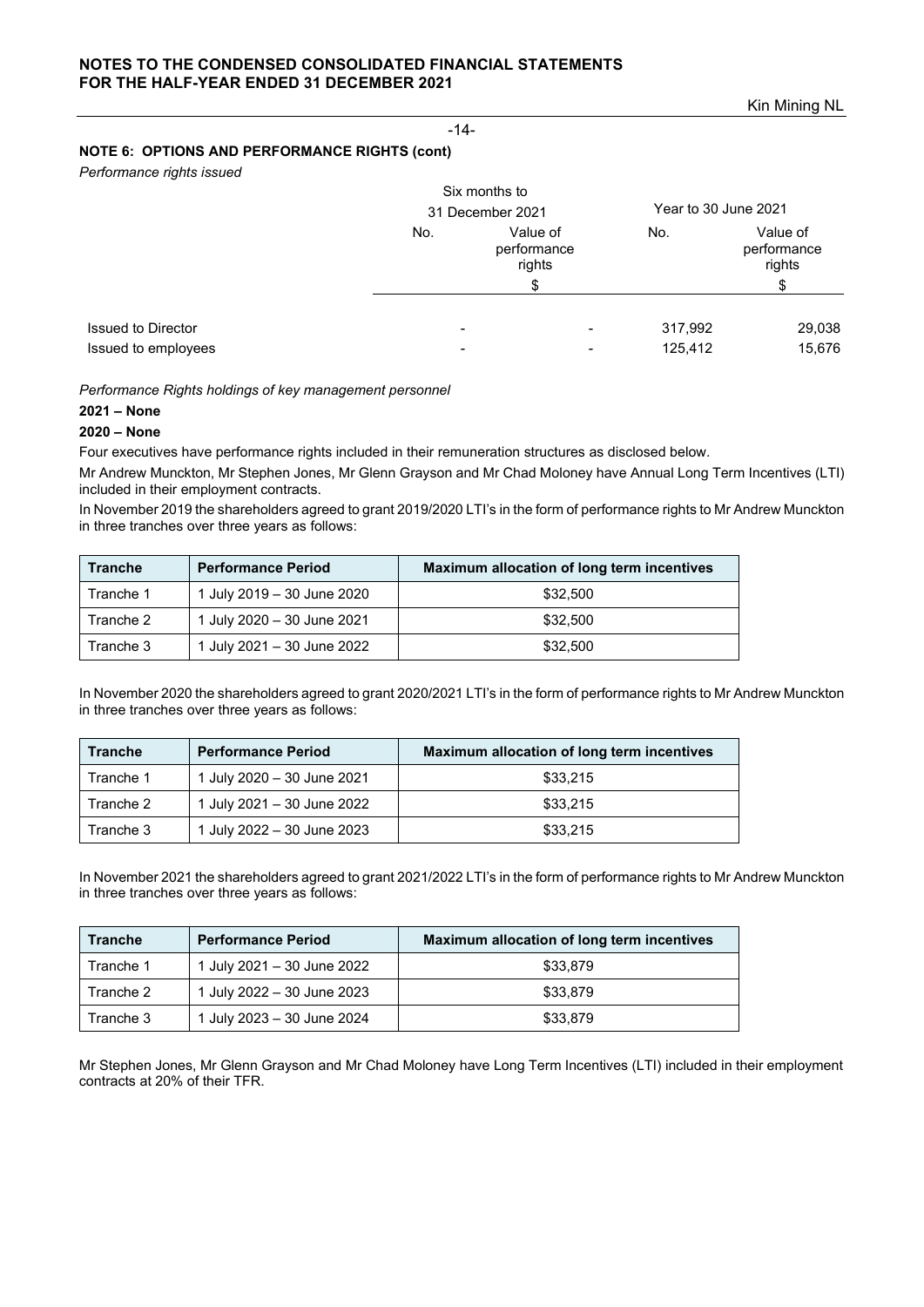Kin Mining NL

-15-

### **NOTE 6: OPTIONS AND PERFORMANCE RIGHTS (cont)**

#### General Details of the Performance Rights

The Performance Rights will, subject to meeting the Performance Measures, vest into shares in the Company in accordance with the following formula.

#### \$ value of the Performance Rights

#### Number of shares = Volume Weighted Average Price (VWAP) of the Company's shares over the 10 days on which trading in the Employer's shares occurred leading up to and including the day prior to the vesting date

The Performance Rights will vest on satisfaction of the following performance conditions.

The Board will have the unfettered and absolute right to determine and confirm whether vesting conditions have been met in respect of each and all tranches. In making its determination the Board will recognise the relevant tranche objective at the end of the applicable vesting period and have regard to implementation of the Business Plan, as well as other proposals endorsed by the Board as part of its ongoing review of strategy.

Vesting conditions will be a shareholder aligned measure (Total Shareholder Return – TSR).

Vesting of each Tranche will be measured in absolute terms and relative terms against a defined peer group approved by the Board which is reflective of companies in the same industry with similar issues in respect of organisational size, market capitalisation, geography, life cycle and project complexity as shown in the table below.

| <b>Vesting conditions (Tranche Objective)</b> | Weighting |
|-----------------------------------------------|-----------|
| Company's Absolute TSR                        | 50%       |
| Company's TSR relative to Peers               | 50%       |
| Company's Absolute TSR                        | 50%       |
| Company's TSR relative to Peers               | 50%       |
| Company's Absolute TSR                        | 50%       |
| Company's TSR relative to Peers               | 50%       |
|                                               |           |

<sup>1)</sup> The number of Performance Rights to be granted is calculated by dividing each tranche by the VWAP of the *Company's Shares over the 10 days on which trading in the Company's Shares occurred leading up to and including the day prior to the vesting date.* 

### Vesting of Performance Rights

After the end of the prior financial year (year to 30 June 2021) the Board determined:

- 1. 85% of the vesting conditions for Tranche 2 of the June 2020 LTI's had been met for the current year and 198,599 shares were issued on 6 August 2021, and
- 2. 50% of the vesting conditions for Tranche 1 of the June 2021 LTI's had been met for the current year and 244,805 shares were issued on 6 August 2021.

No vesting expense has been recorded for the performance rights related to the 6 month period to 31 December 2021 on the basis of uncertainty of the performance conditions being met.

| Share based payments expense | Six months to    | Six months to    |  |
|------------------------------|------------------|------------------|--|
|                              | 31 December 2021 | 31 December 2020 |  |
|                              |                  |                  |  |
| Options issued to directors  |                  | 157.320          |  |
| Shares issued to directors   |                  | 80,000           |  |
|                              |                  | 237.320          |  |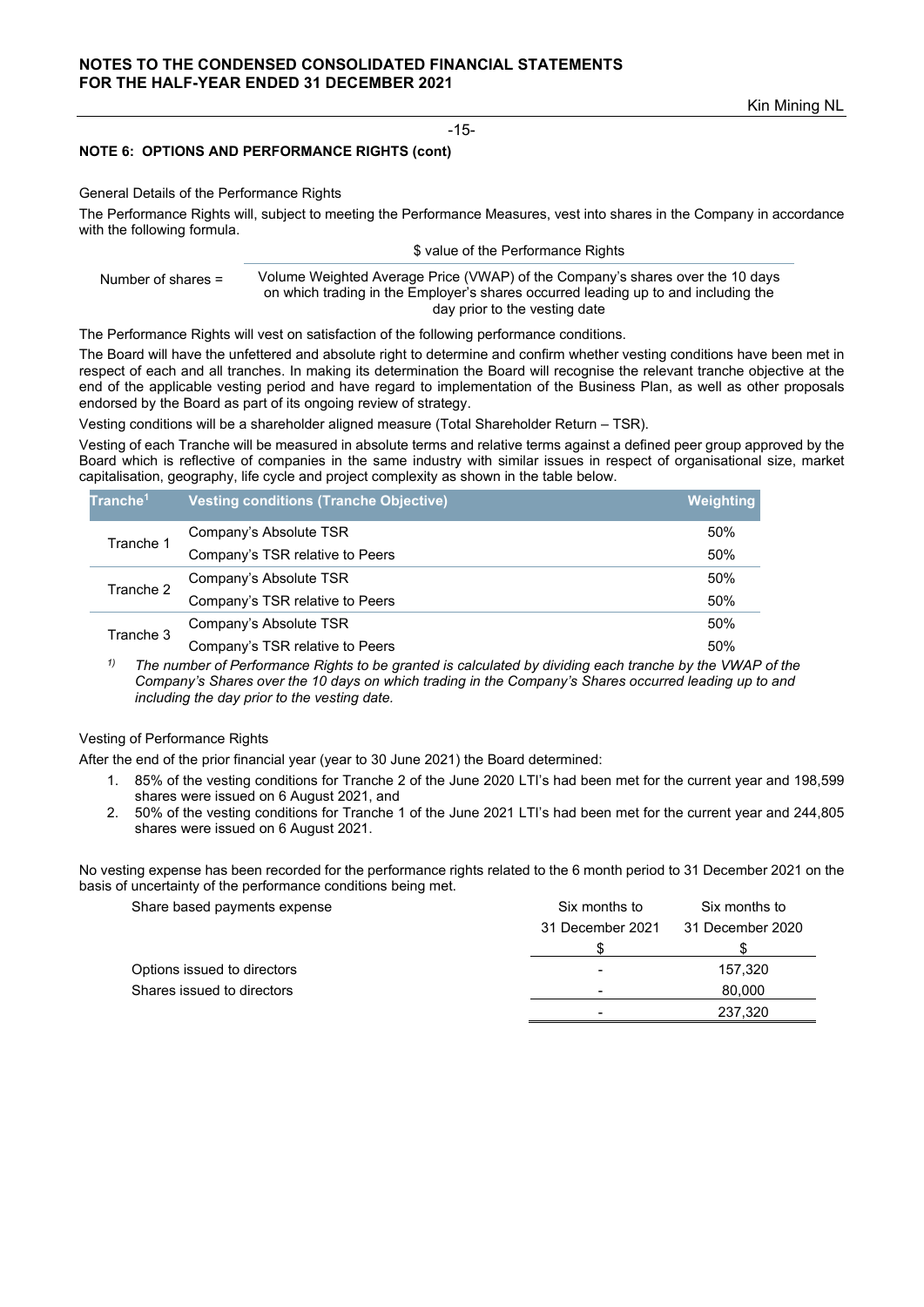### **NOTE 7: FINANCIAL INSTRUMENTS**

The methods and valuation techniques used for the purpose of measuring fair value are unchanged compared to the previous reporting period.

The Directors consider that the carrying value of the financial assets and financial liabilities recognised in the consolidated financial statements approximate their fair values.

|                                               | 31 December 2021                 |           | 30 June 2021       |            |
|-----------------------------------------------|----------------------------------|-----------|--------------------|------------|
|                                               | Carrying<br>Fair value<br>amount |           | Carrying<br>amount | Fair value |
|                                               | \$                               | \$        | \$                 | \$         |
| <b>Financial assets</b>                       |                                  |           |                    |            |
| Cash and cash equivalents                     | 7,315,133                        | 7,315,133 | 7,443,297          | 7,443,297  |
| Trade and other receivables                   | 51,859                           | 51,859    | 157.609            | 157,609    |
| <b>Financial liabilities</b>                  |                                  |           |                    |            |
| Financial liabilities held at amortised cost: |                                  |           |                    |            |
| Trade and other payables                      | 547,554                          | 547,554   | 1,628,866          | 1,628,866  |

### **NOTE 8: CONTINGENT LIABILITIES**

There has been no change in contingent liabilities since the last annual reporting date.

### **NOTE 9: EVENTS SUBSEQUENT TO REPORTING DATE**

On 18 January 2022 the Company announced that it had entered into an Earn-in and Joint Venture agreement with Golden Mile Resources Ltd (ASX: G88 – "G88") over 120km2 of exploration tenure located adjacent to Kin's flagship 100%-owned 1.28Moz Cardinia Gold Project (CGP), east of Leonora in Western Australia. Under the terms of the agreement, Kin will have the right to earn an initial 60% interest in the Golden Mile Resources tenements, with the ability to increase to 80% ownership through a series of staged milestones.

The Farm-In terms are as follows:

- Stage 1:
	- o Kin must incur expenditure of not less than \$250,000 (minimum expenditure) on the JV Area within 18 months of Commencement before it can withdraw from the agreement.
	- $\circ$  Kin may earn a 60% interest in the JV Area by incurring \$750,000 exploration expenditure (including the \$250,000 minimum expenditure requirement) on the JV Area within 36 months of Commencement.
	- o Once Kin completes Stage 1 requirements, G88 may elect to form a Joint Venture with participating interests of 60% Kin and 40% G88, or grant Kin the right to elect to progress to Stage 2.
- Stage 2:
	- $\circ$  Kin may earn an 80% interest in the JV Area by incurring a further \$1,250,000 exploration expenditure on the JV Area within a further 36 months (in total \$2.0M expenditure over 72 months) of Commencement.
	- o Once Kin completes Stage 2 requirements, G88 may elect to form a Joint Venture with participating interests of 80% Kin and 20% G88, or grant Kin the right to form a JV.
- Stage 3:
	- $\circ$  Standard terms and conditions for JV participation managed by Kin.<br> $\circ$  If a party elects to dilute and their interest falls to 10% then their inte
	- If a party elects to dilute and their interest falls to 10% then their interest reverts to a Net Smelter Royalty on gold production from the tenements.

There have been no additional matters or circumstances that have arisen after balance date that have significantly affected, or may significantly affect, the operations of the Group, the results of those operations, or the state of affairs of the Group in future financial periods.

#### -16-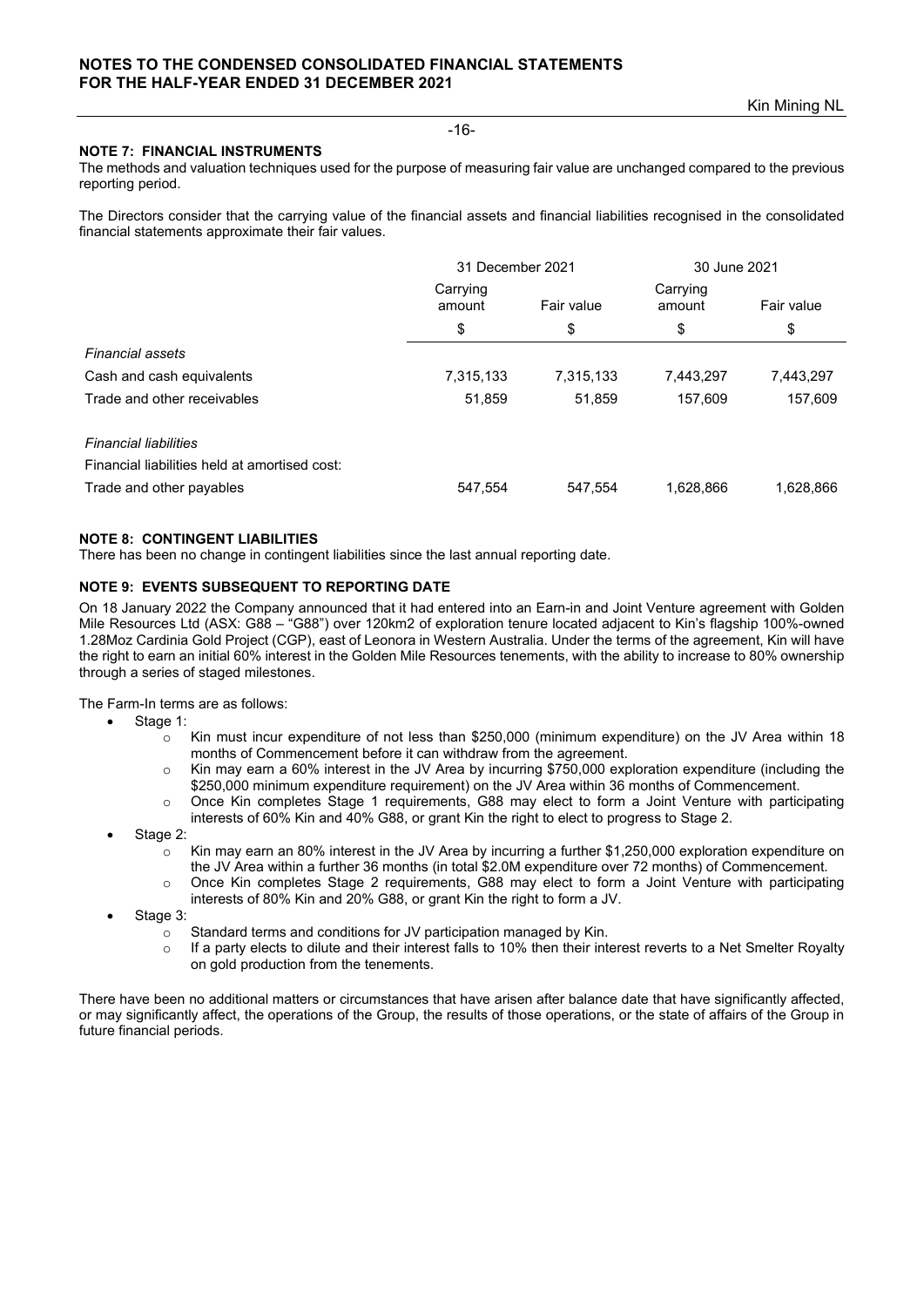### **DIRECTORS' DECLARATION**

- 1. In the opinion of the Directors of Kin Mining NL (the 'Company'):
	- a. the accompanying interim financial statements and notes are in accordance with the *Corporations Act 2001* including:
		- i. giving a true and fair view of the Group's financial position as at 31 December 2021 and of its performance for the half-year then ended; and
		- ii. complying with Australian Accounting Standards, the *Corporations Regulations 2001*, professional reporting requirements and other mandatory requirements.
	- b. there are reasonable grounds to believe that the Company will be able to pay its debts as and when they become due and payable.
	- c. the interim financial statements and notes thereto are in accordance with International Financial Reporting Standards issued by the International Accounting Standards Board.
- 2. This declaration has been made after receiving the declarations required to be made to the Directors in accordance with Section 303(5) of the *Corporations Act 2001* for the half-year ended 31 December 2021.

This declaration is signed in accordance with a resolution of the board of Directors.

and thelite

\_\_\_\_\_\_\_\_\_\_\_\_\_\_\_\_\_\_\_\_\_\_\_\_\_\_\_\_

**Andrew Munckton Managing Director 14 February 2022**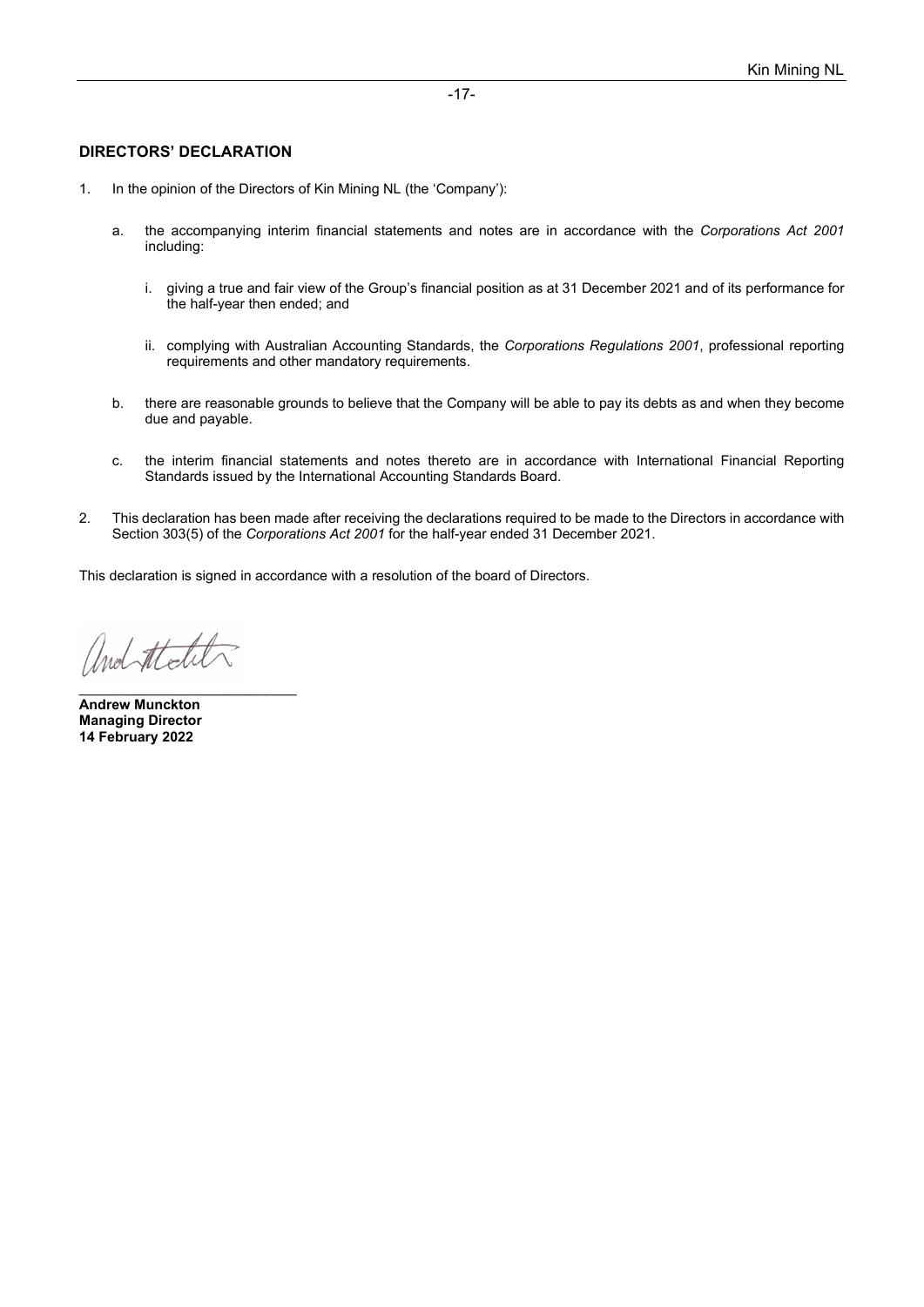

### **INDEPENDENT AUDITOR'S REVIEW REPORT** To the members of Kin Mining NL

### **Report on the Condensed Half-Year Financial Report**

### *Conclusion*

We have reviewed the accompanying half-year financial report of Kin Mining NL ("the company") which comprises the condensed consolidated statement of financial position as at 31 December 2021, the condensed consolidated statement of profit or loss and other comprehensive income, the condensed consolidated statement of changes in equity and the condensed consolidated statement of cash flows for the half-year ended on that date, notes comprising a summary of significant accounting policies and other explanatory information, and the directors' declaration, for the Group comprising the company and the entities it controlled at the half-year end or from time to time during the half-year.

Based on our review, which is not an audit, we have not become aware of any matter that makes us believe that the half-year financial report of Kin Mining NL does not comply with the *Corporations Act 2001* including:

- (a) giving a true and fair view of the Group's financial position as at 31 December 2021 and of its performance for the half-year ended on that date; and
- (b) complying with Accounting Standard AASB 134 *Interim Financial Reporting* and the *Corporations Regulations 2001*.

#### *Basis for conclusion*

We conducted our review in accordance with ASRE *2410 Review of a Financial Report Performed by the Independent Auditor of the Entity*. Our responsibilities are further described in the *Auditor's responsibilities for the review of the financial report* section of our report. We are independent of the company in accordance with the auditor independence requirements of the *Corporations Act 2001* and the ethical requirements of the Accounting Professional and Ethical Standards Board's APES 110 *Code of Ethics for Professional Accountants (including Independence Standards)* (the Code) that are relevant to our audit of the annual financial report in Australia. We have also fulfilled our other ethical responsibilities in accordance with the Code.

#### *Material uncertainty related to going concern*

We draw attention to Note 1(e) in the financial report, which indicates that a material uncertainty exists that may cast significant doubt on the Group's ability to continue as a going concern. Our conclusion is not modified in respect of this matter.

#### *Responsibility of the directors for the financial report*

The directors of the company are responsible for the preparation of the half-year financial report that gives a true and fair view in accordance with Australian Accounting Standards and the *Corporations Act 2001* and for such internal control as the directors determine is necessary to enable the preparation of the half-year financial report that gives a true and fair view and is free from material misstatement, whether due to fraud or error.

### hlb.com.au

HLB Mann Judd (WA Partnership) ABN 22 193 232 714 Level 4, 130 Stirling Street, Perth WA 6000 / PO Box 8124 Perth BC WA 6849 T: +61 (0)8 9227 7500 E: mailbox@hlbwa.com.au Liability limited by a scheme approved under Professional Standards Legislation.

HLB Mann Judd (WA Partnership) is a member of HLB International, the global advisory and accounting network